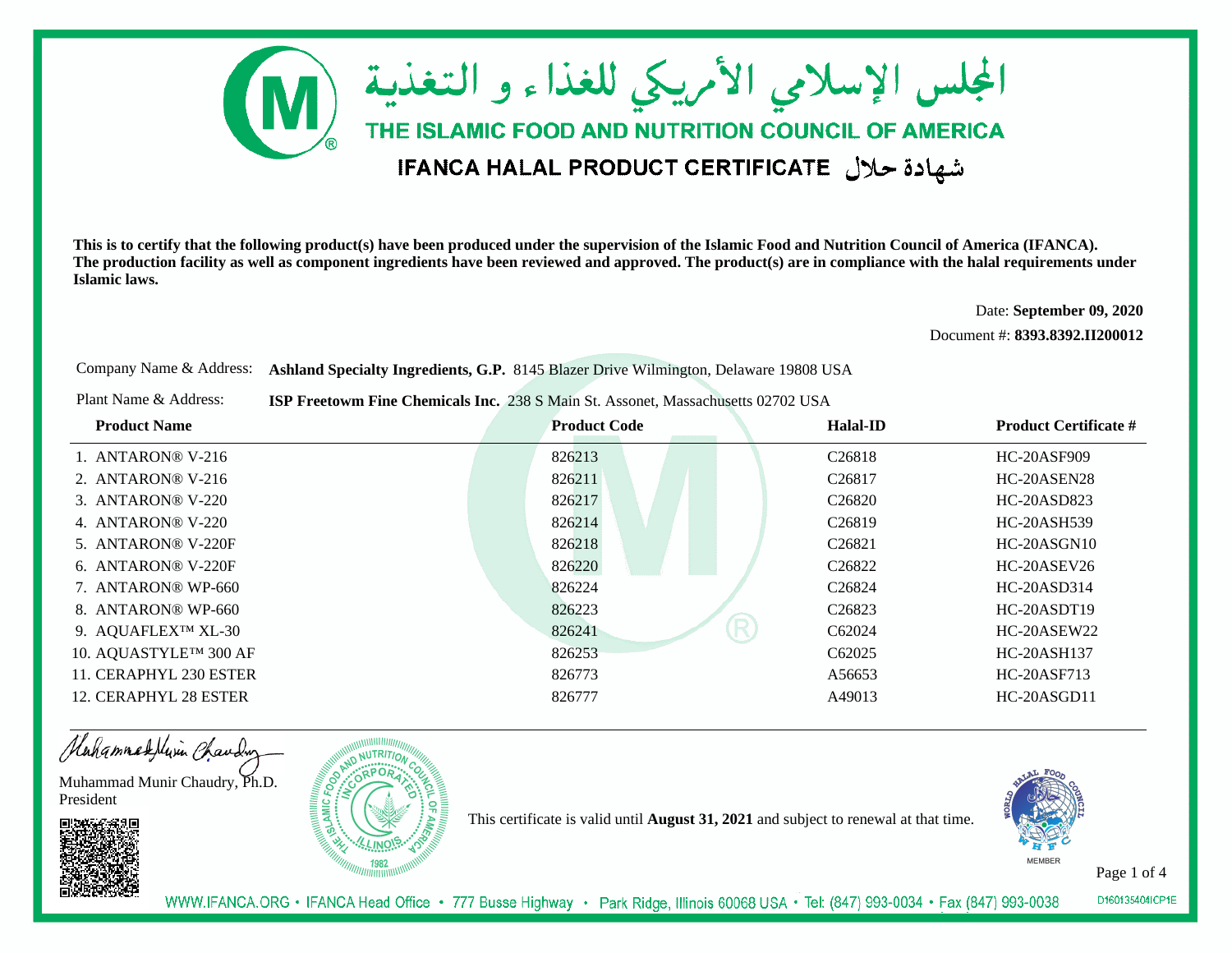

Date: **September 09, 2020**

Document #: **8393.8392.II200012**

Company Name & Address: **Ashland Specialty Ingredients, G.P.** 8145 Blazer Drive Wilmington, Delaware 19808 USA

Plant Name & Address:**ISP Freetowm Fine Chemicals Inc.** 238 S Main St. Assonet, Massachusetts 02702 USA

| <b>Product Name</b>                     | <b>Product Code</b> | Halal-ID           | <b>Product Certificate #</b> |
|-----------------------------------------|---------------------|--------------------|------------------------------|
| 13. CERAPHYL 368 ESTER                  | 826783              | A55595             | $HC-20A$ SFM $12$            |
| 14. CERAPHYL 424 ESTER                  | 826793              | <b>B73788</b>      | HC-20ASHD40                  |
| 15. CERAPHYL 847 ESTER                  | 826826              | B20403             | $HC-20ASDK25$                |
| 16. CERAPHYL <sup>TM</sup> 375 ESTER    | 826788              | C <sub>62026</sub> | HC-20ASHC41                  |
| 17. CERAPHYL <sup>TM</sup> 41 EMOLLIENT | 826791              | C62027             | HC-20ASFR06                  |
| 18. CERAPHYL <sup>TM</sup> 424 ESTER    | 880686              | C62036             | $HC-20ASHV42$                |
| 19. CERAPHYLTM 50 ESTER                 | 826802              | C <sub>62028</sub> | HC-20ASEH35                  |
| 20. CERAPHYL <sup>TM</sup> 791 ESTER    | 826820              | C <sub>62029</sub> | HC-20ASEX27                  |
| 21. CERAPHYL <sup>TM</sup> 847 ESTER    | R<br>826823         | C62030             | HC-20ASEG33                  |
| 22. CERAPHYLIM ICA ESTER                | 826829              | C62031             | HC-20ASFG08                  |
| 23. CERASYNT PA ESTER                   | 826858              | A63418             | $HC-20ASDH16$                |
| 24. CERASYNT <sup>IM</sup> SD ESTER     | 826862              | C62032             | HC-20ASDS24                  |

Hahammadellin Chauding

Muhammad Munir Chaudry, Ph.D.President





This certificate is valid until **August 31, 2021** and subject to renewal at that time.



Page 2 of 4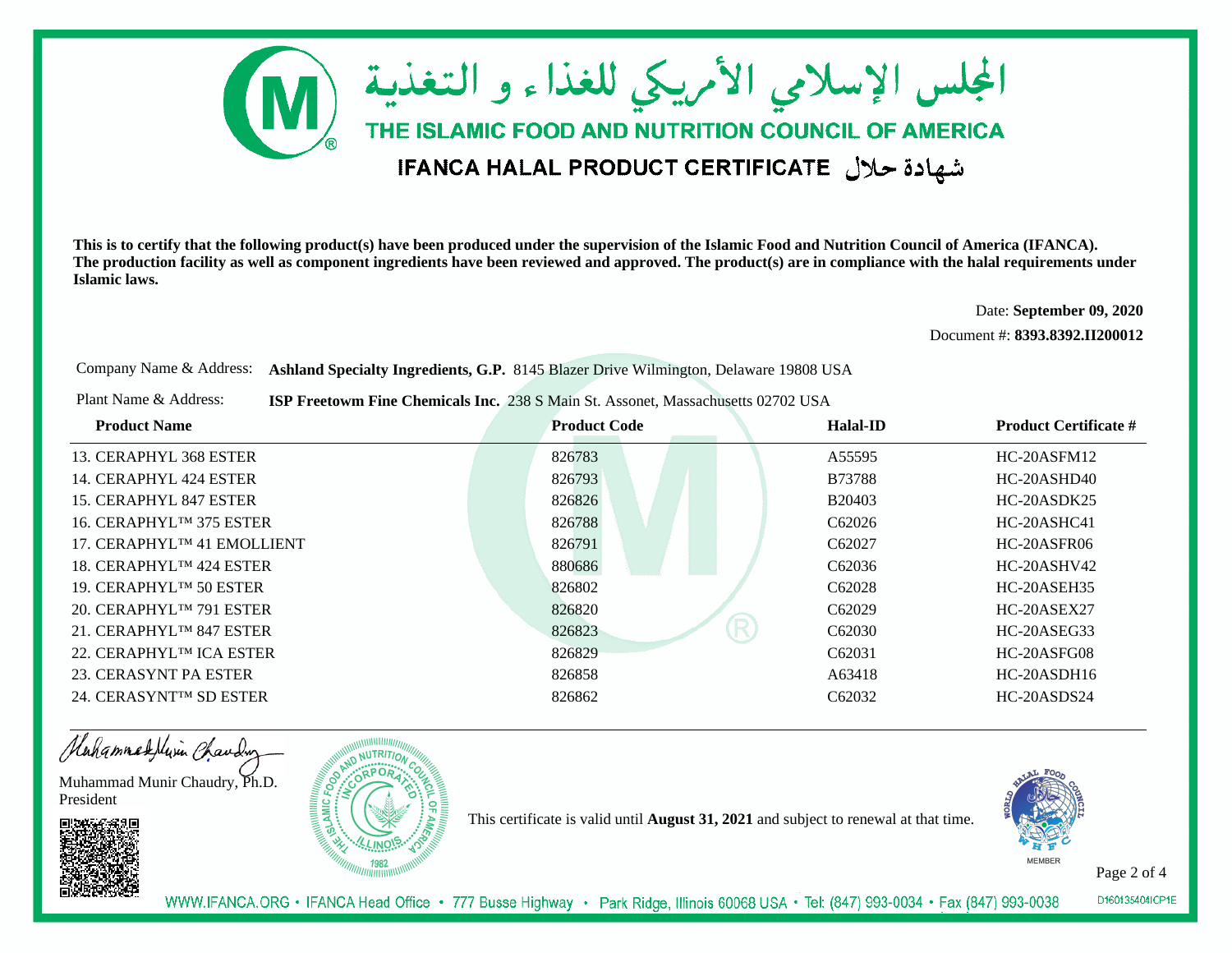

Date: **September 09, 2020**

Document #: **8393.8392.II200012**

Company Name & Address: **Ashland Specialty Ingredients, G.P.** 8145 Blazer Drive Wilmington, Delaware 19808 USA

Plant Name & Address:**ISP Freetowm Fine Chemicals Inc.** 238 S Main St. Assonet, Massachusetts 02702 USA

| <b>Product Name</b>            | <b>Product Code</b> | Halal-ID           | <b>Product Certificate #</b> |
|--------------------------------|---------------------|--------------------|------------------------------|
| 25. EMULSYNT GDL               | 827702              | C62033             | HC-20ASEK30                  |
| 26. GANEX® V-216               | 828318              | C <sub>26826</sub> | HC-20ASEE32                  |
| 27. GANEX® V-216               | 828317              | C <sub>26825</sub> | HC-20ASHG36                  |
| 28. GANEX® V-220               | 828319              | C <sub>26827</sub> | HC-20ASFT07                  |
| 29. GANEX® V-220F              | 828326              | C <sub>26829</sub> | HC-20ASF905                  |
| 30. GANEX <sup>®</sup> V-220F  | 828325              | C <sub>26828</sub> | HC-20ASE931                  |
| 31. GANEX® V-220F              | 859027              | C <sub>26831</sub> | HC-20ASE634                  |
| 32. GANEX® WP-660              | 828332              | C <sub>26830</sub> | HC-20ASD718                  |
| 33. PVP/VA <sup>TM</sup> W-735 | R<br>831333         | C38938             | HC-20ASDG17                  |
| 34. PVP/VATM W-735             | 831335              | C38939             | HC-20ASE721                  |
| 35. PVP/VATM W-735             | 831337              | C38941             | HC-20ASEQ29                  |
| 36. PVP/VA <sup>TM</sup> W-735 | 831336              | C38940             | HC-20ASHQ38                  |

Hahammadellin Chauding

Muhammad Munir Chaudry, Ph.D.President



This certificate is valid until **August 31, 2021** and subject to renewal at that time.



Page 3 of 4